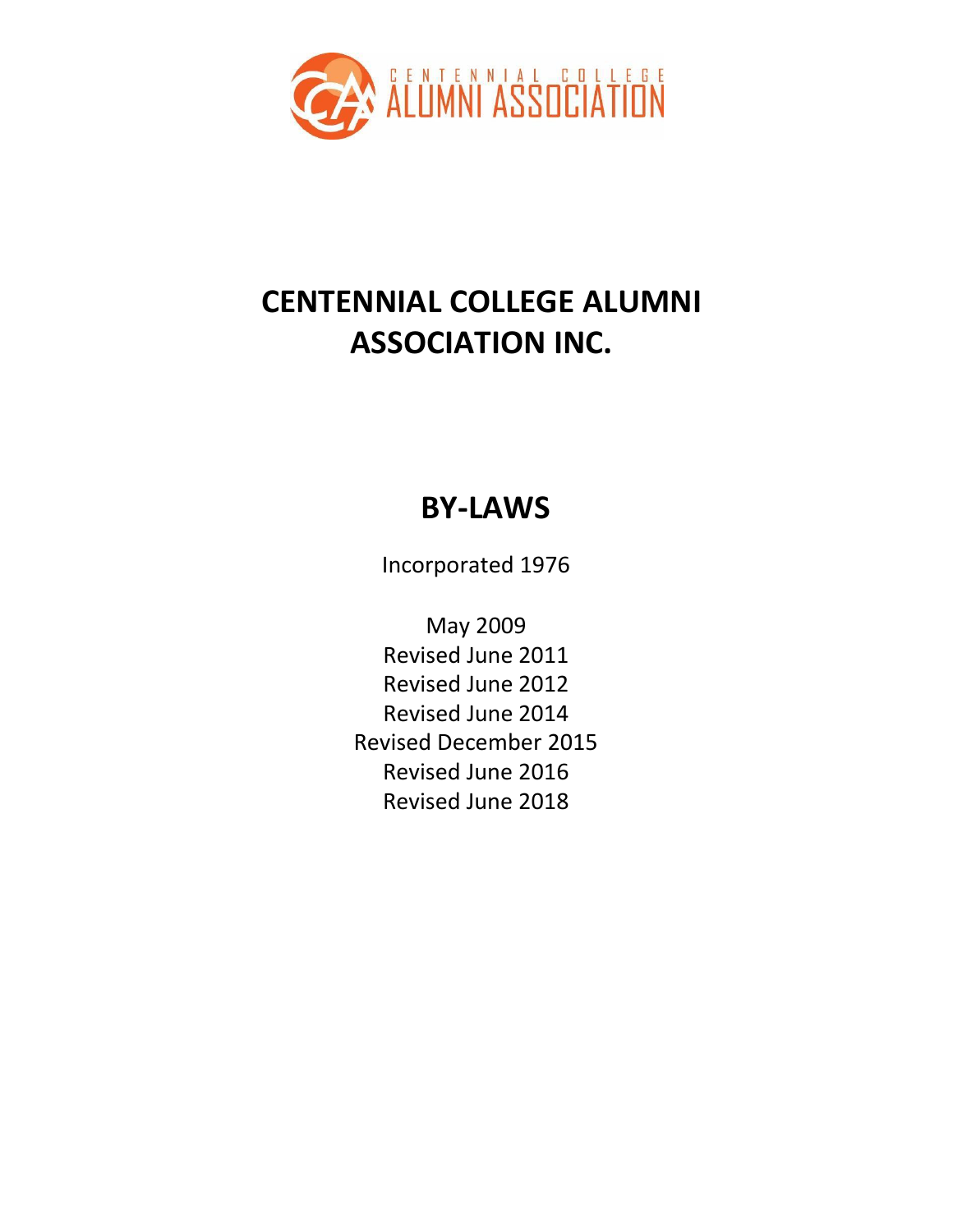## **CENTENNIAL COLLEGE ALUMNI ASSOCIATION INC. - BYLAWS**

## **ARTICLE I: GENERAL**

1.1 Purpose – These Bylaws relate to the general conduct of the affairs of the Centennial CollegeAlumni Association Inc., a Corporation incorporated under the Ontario Corporations Act.

1.2 Definitions - The following terms have these meanings in these Bylaws:

- a) *Act*  the Ontario Corporations Act asamended.
- b) Association Centennial College Alumni Association Inc.
- c) *Auditor*  an individual appointed by the Members at the Annual General Meeting to audit the books, accounts, and records of the Association for a report to the Members at the next Annual General Meeting.
- d) *Board*  the Board of Directors of theAssociation.
- e) *Days*  will mean days irrespective of weekends andholidays.
- f) *Director*  an individual elected or appointed to serve on the Board pursuant to these Bylaws.
- g) *Officer* an individual elected or appointed to serve as an Officer of the Association pursuant to these Bylaws.
- h) *Ordinary Resolution*  a resolution passed by not less than a majority of the votes cast at a meeting of the Board, meeting of the Executive or a meeting ofMembers.
- i) *Special Resolution*  a resolution passed by no less than two-thirds of the votes cast at a meeting of the Board or Members for which proper notice has been given.

1.3 Head Office – The head office of the Association will be located at all times within the Province of Ontario.

1.4 Corporate Seal - The Association may have a corporate seal which may be adopted and may be changed by resolution of the Directors.

1.5 No Gain for Members – The Association will be carried on without the purpose of gain for its Members and any profits or other accretions to the Association will be used in promoting its objects.

1.6 Ruling on Bylaws – Except as provided in the Act, the Board will have the authority to interpret any provision of these Bylaws that is contradictory, ambiguous, or unclear, provided such interpretation is consistent with the objects of the Association.

1.7 Conduct of Meetings – Unless otherwise specified in the Act or these Bylaws, meetings of Members and meetings of the Board will be conducted according to Roberts Rules of Order (current edition).

1.8 Interpretation – Word importing the singular will include the plural and vice versa, words importing the masculine will include the feminine and vice versa, and words importing persons will include bodies corporate.

## **ARTICLE II: MEMBERSHIP**

## **Categories of Membership**

- 2.1 Categories The Association has one (1) category of membership:
	- a) Regular Members

## **Qualifications for Membership**

2.2 Regular Member – Any individual who has successfully graduated from Centennial College in the following Centennial College programs:

- a) All full-time Diploma Programs
- b) All Certificate Programs and Certificate Programs within the School of Continuing Education
- c) All Apprenticeship Certificate Programs
- d) All Post Diploma Program
- e) Any other program as approved by the Board ofDirectors.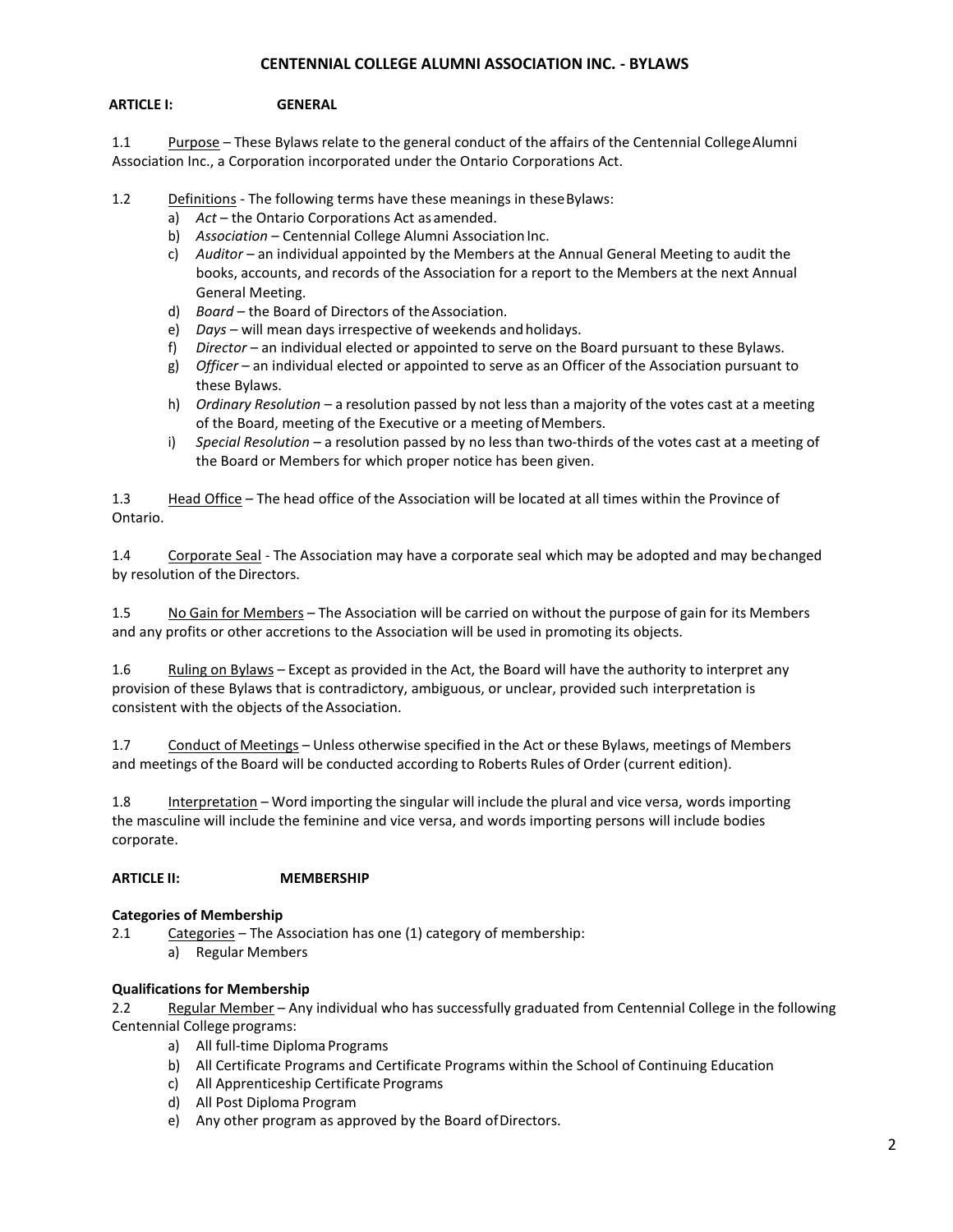## **Admission of Members**

- 2.3 Admission of Members No individual or entity will be admitted as a Member of the Association unless:
	- a) The candidate member has met the requirements defined in section 2.2 and2.3;
	- b) The candidate member has made an application for membership in a manner prescribed by the Association;
	- c) The candidate member has been approved by majority vote of the Board or by any committee or individual delegated this authority by the Board;
	- d) If the candidate member was at any time previously a Member, the candidate member was a Member in good standing at the time of ceasing to be a Member;and
	- e) The candidate member has paid dues, if any, as prescribed by the Board.

### **Membership Dues**

2.4 Year - Unless otherwise determined by the Board, the membership year of the Association will be April 1st – March 31<sup>st</sup>.

2.5 Dues – Membership dues for all categories of Membership will be determined annually by the Board of Directors.

2.6 Deadline – Members will be notified of their membership dues at any time payable by them, and if they are not paid by said date, the Member in default will automatically cease to be a member of the Association.

#### **Withdrawal and Termination of Membership**

2.7 Resignation – A Member may resign from the Association by giving a written notice to theBoard. The Member'sresignation will become effective the date on which the request is approved by the Board.

2.8 May Not Resign – A Member may not resign from the Association when the Member is subject to disciplinary investigation or action of the Association.

2.9 Arrears – A Member will be expelled from the Association for failing to pay membership dues or monies owed to the Association by the deadline dates prescribed by theAssociation.

2.10 Discipline – In addition to expulsion for failure to pay membership dues, a Member may be suspended or expelled from the Association by five-sixths(5/6) vote of the Board of Directors at a meeting of the Board of Directors or two-thirds (2/3) vote of the voting members at a meeting of members, provided the Member has been given notice of and the opportunity to present and to be heard at such meeting.

2.11 Withdrawal and Termination - Membership in the Association is terminated when:

- a) The Member dies;
- b) The Member's term of membership expires;
- c) The Corporation is liquidated or dissolved under theAct.

## **Good Standing**

- 2.12 Definition A Member of the Association will be in good standing provided that theMember:
	- a) Has not ceased to be a Member;
	- b) Has completed and remitted all documents as required by the Association;
	- c) Has not been suspended or expelled from membership, or had other membership restrictions or sanctionsimposed;
	- d) Has complied with the Constitution, Bylaws, policies and rules of the Association;and
	- e) Is not subject to a disciplinary investigation or action by the Association, or if subject to disciplinary action previously, has fulfilled all terms and conditions of such disciplinary action to the satisfaction of the Board.
	- f) Had paid all required membership dues, if any.

2.13 Cease to be in Good Standing - Members who cease to be in good standing may have privileges suspended and will not be entitled to vote at meetings of Members and, where the Member is a Director, at meetings of Directors, or be entitled to the benefits and privileges of membership until such time as the Board is satisfied that the Member has met the definition of good standing as set outabove.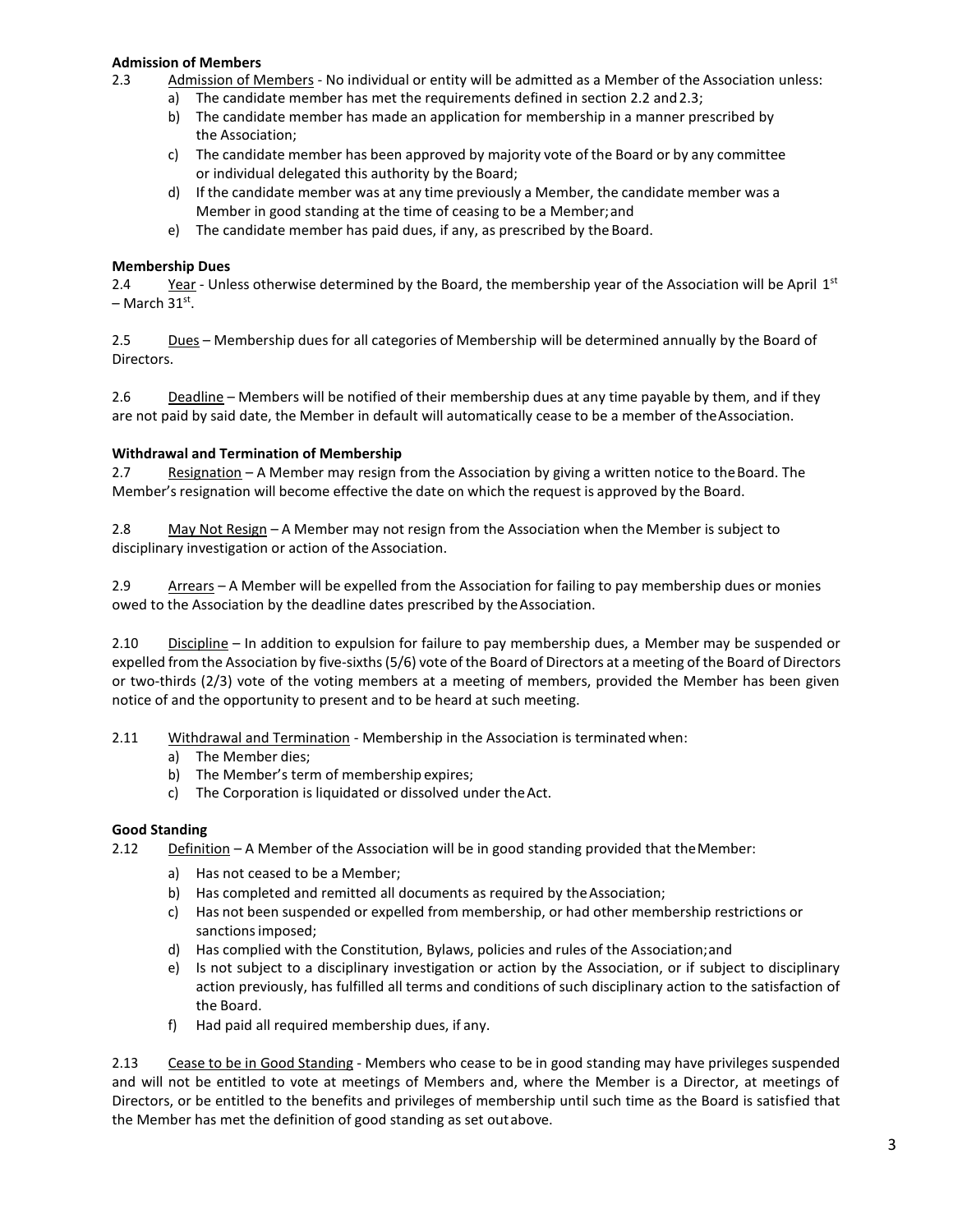## **ARTICLE III MEETINGS OF MEMBERS**

3.1 Types of Meetings – Meetings of Members will include Annual General Meetings and Special Meetings.

3.2 Special General Meeting - A Special General Meeting of the Members may be called at any time by the Board, President, Chairperson, Vice-President, or upon the written requisition of ten (10%) percent or more of the voting Members of the Association. Agenda of special meetings will be limited to the subject matter for which the meeting was duly called.

3.3 Location and Date - The Association will hold meetings of Members at such date, time and place as determined by the Board. The Annual General Meeting will be held within fifteen (15) months of the last Annual General Meeting.

3.4 Notice - Written notice of meetings of Members will be given to all Members at least thirty (30) days and not more than sixty (60) days prior to the date of the meeting. Notice will contain a proposed agenda and reasonable information to permit Members to make informed decisions.

3.5 Adjournment – Any meetings of Members may be adjourned to any time and place as determined by the Board and such business may be transacted at such adjourned meeting as might have been transacted at the original meeting from which such adjournment took place. No notice will be required for any adjourned meeting.

3.6 Agenda – The agenda for the Annual General Meeting will at leastinclude:

- a) Call to order
- b) Establishment of Quorum
- c) Appointment of Scrutineers
- d) Approval of the Agenda
- e) Declaration of any Conflicts of Interest
- f) Adoption of Minutes of the previous AnnualMeeting
- g) Board, Committee and Staff Reports
- h) Report of Auditors
- i) Appointment of Auditors
- j) Business as specified in the meeting notice
- k) Election of new Directors
- l) Adjournment

3.7 New Business - Any Member who wishes to have new business placed on the agenda of a meeting will give written notice to the Association at least ten (10) days prior to the meeting date or upon the sole discretion of the President or designate.

3.8 Quorum – Ten (10) of the voting Members will constitute a quorum.

3.9 Closed Meetings – Meetings of Members will be closed to the public except by invitation of the Board.

## **Voting at Meetings of Members**

- 3.10 Voting Privileges Members, who are duly registered thirty (30) days prior to a Members Meeting, including the payment of all dues, will have the following voting rights at all meetings of Members:
	- a) Regular Members may attend and participate in meetings and are entitled to one (1) vote.

3.11 Scrutineers - At the beginning of each meeting, the Board may appoint one or more scrutineers who will be responsible for ensuring that votes are properly cast andcounted.

3.12 Proxy Voting - Every member entitled to vote at a meeting of Members may, by means of a proxy, appoint a proxy holder, or one or more alternate proxy holders, to attend and vote on behalf of the Member. The proxy holder need not be a Member. A proxy must: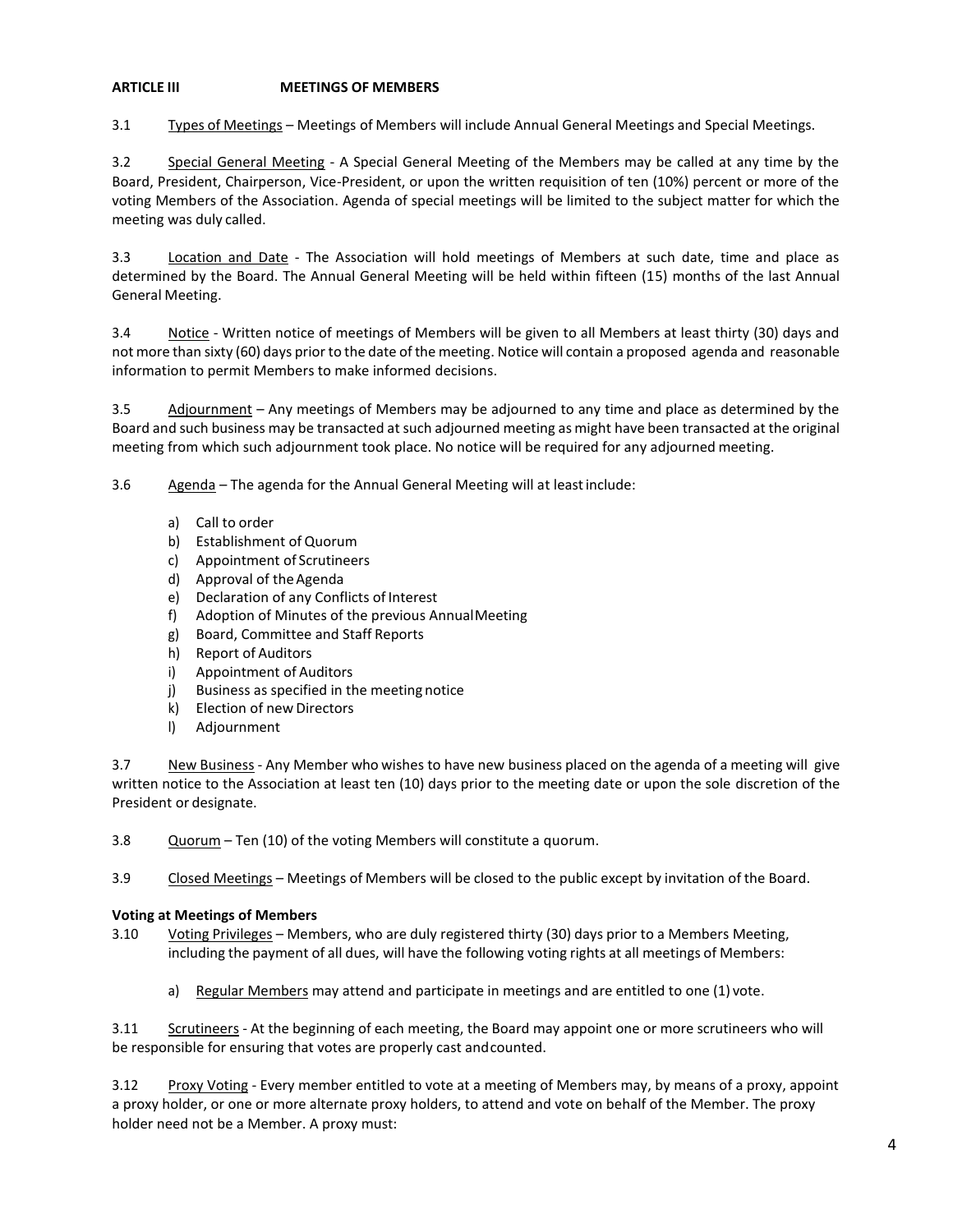- a) Be signed by the Member;
- b) Be in a form that complies with the Act;
- c) Comply with the format stipulated by the Corporation;
- d) Be submitted to the Registered Office of the Corporation at least two (2) business days prior to the meeting of the Members; and
- e) Comply with the Corporation's Proxy Policy.

3.13 Determination of Votes - Votes will be determined by a show of hands unless a secret or recorded ballot is requested by the majority of those Members voting.

3.14 Majority of Votes - Except as otherwise provided in the Act or these Bylaws, the majority of votes of Members present who vote will decide each issue. In the case of a tie, the issue is defeated.

## **ARTICLE IV: GOVERNANCE**

## **Composition of the Board**

4.1 Directors – The Board will consist of twelve (12) Directors.

4.2 Composition of the Board - The Board of Directors of the Association will consist of the following:

- a) President
- b) Chairperson
- c) Vice-President
- d) Secretary
- e) Treasurer
- f) Director of Marketing and Communications
- g) Director at Large (6 positions)

4.3 Immediate Past President – The Immediate Past President will be an *ex-officio* member of the Board ofDirectors.

## **Election of Directors**

4.4 Eligibility - Any Regular Member who is eighteen (18) years of age or older and who has the power under law to contract and is a member of the Association in good standing may be nominated for election as a Chairperson, Secretary, Director of Marketing and Communications or Director at Large.

4.5 Eligibility of President, Vice-President, Treasurer and Chair – Any Member wishing to be nominated for election as President, Vice-President, Treasurer or Chair must have held a Director position for at least one (1) year prior to being nominated for election as President, Vice-President, Treasurer orChair.

4.6 Recruitment/Nominating Committee – The Recruitment/Nominating Committee will be comprised of the three Members of the Association as appointed by the Board of Directors.

4.7 Duties – The Recruitment/Nominating Committee will be responsible to solicit nominations for the election of the Board of Directors and may nominate additional candidates for the election of Board of Directors.

4.8 Nomination - Any nomination of an individual for election as a Director will:

- a) Include the consent of the nominee
- b) Resume;
- c) All of which is to be submitted to the Head Office of the Association fourteen (14) days prior to the Annual General Meeting.

4.9 Incumbents – Individuals currently on the Board of Directors wishing to be re-elected are not subject to nomination but must provide written notice to the Head Office of the Association fourteen (14) days prior to the Annual General Meeting of their intent forre-election.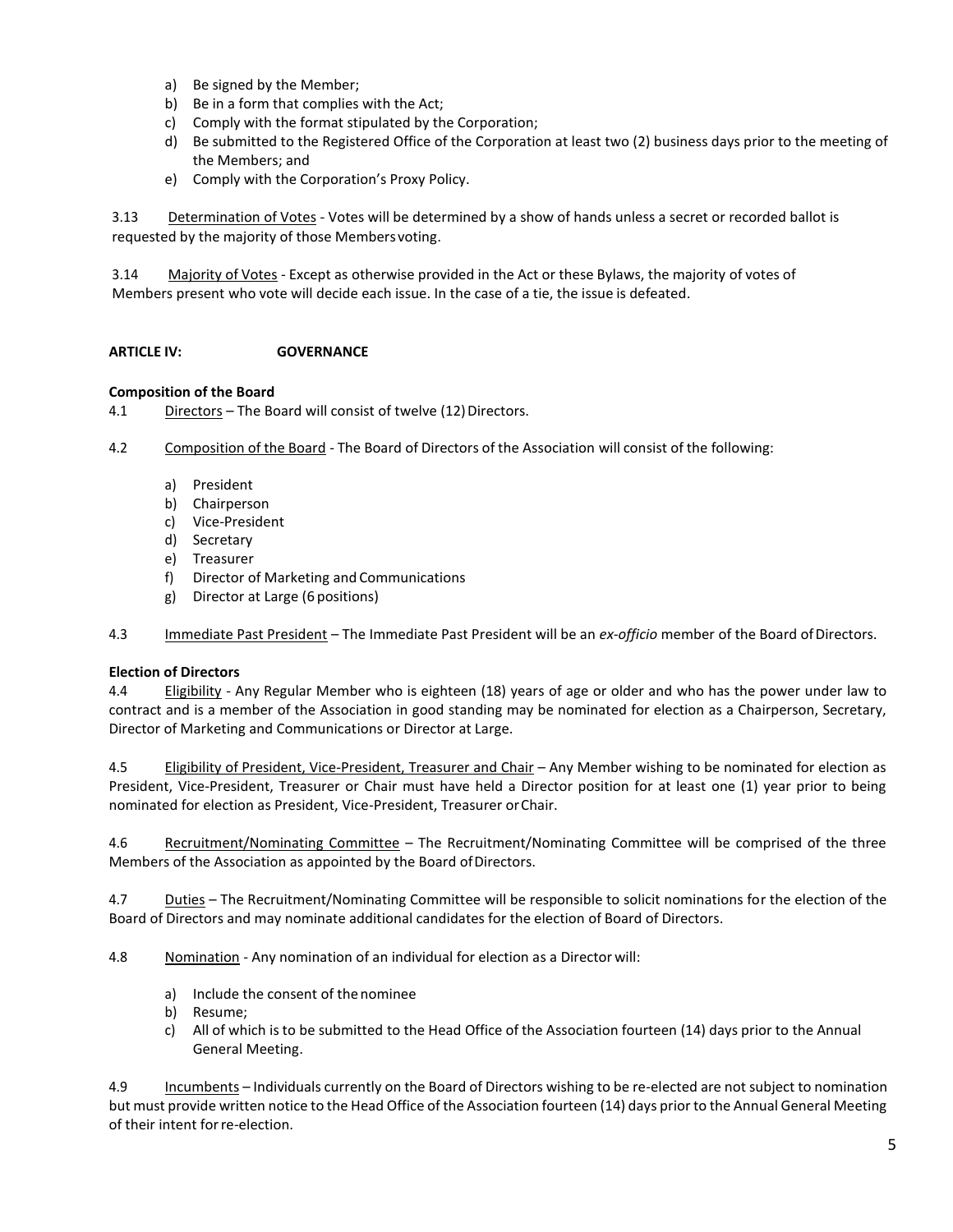4.10 Circulation of Nominations - Valid nominations will be circulated to voting Members at the Annual General Meeting prior to the elections.

4.11 Nominations from the Floor – Nominations from the floor for the election of Directors are permissible for positions which do not have any individual nominated in accordance with these bylaws.

4.12 Election – The election of Directors will take place as follows:

- a) The Vice-President, Director of Marketing and Communications, Chairperson and three (3) Directors at Large will be elected by the membership at the Annual General Meeting held in odd numbered years.
- b) The President, Treasurer, Secretary and three (3) Directors at Large will be elected by the membership at the Annual General Meeting held in even numbered years.
- 4.13 Decision Elections will be decided by majority vote of the Members in accordance with the following:
	- a) One Valid Nomination Winner declared by acclamation.
	- b) Two or More Valid Nominations Winner is the nominee receiving the greatest number of votes.

4.14 Terms – Elected Directors will serve terms of two years and will hold office until their successors have been duly elected in accordance with these Bylaws, unless they resign, are removed from or vacate their office. Directors will hold office until their successors have been duly elected in accordance with these Bylaws, unless they resign, are removed from or vacate their office. Directors will be eligible for re-election as Directors.

## **Immediate Past President**

4.15 Immediate Past President – The Immediate Past President is defined as the immediate last person to occupy the position of President who completed their full term and was not re-elected as a Director, removed or resigned.

4.16 Term of Immediate Past President - The Immediate Past President will serve a maximum term of one year, unless they resign, are removed from or vacate their office.

4.17 Vacancy of Immediate Past President – If there is no Immediate Past President, as defined in section 4.15, the position of Immediate Past President will remain vacant.

#### **Resignation and Removal of Directors**

4.18 Resignation - A Director may resign from the Board at any time by presenting his or her notice of resignation to the Board. This resignation will become effective the date on which the request is approved by the Board. Where a Director who is subject to a disciplinary investigation or action of the Association resigns, that Director will nonetheless be subject to any sanctions or consequences resulting from the disciplinary investigation or action.

4.19 Vacate Office - The office of any Director will be vacated automaticallyif:

- a) The Director is absent from two (2) consecutive Board Meetings, without reasonable notification to the President, or the Vice-President in the case of the President.
- b) The Director is found by a court to be of unsound mind;
- c) The Director becomes bankrupt;
- d) Upon the Director's death.

4.20 Removal – An elected Director may be removed by two-thirds vote of the voting Members present at an Annual General Meeting or Special Meeting, provided the Director has been given notice of and the opportunity to be present and to be heard at such a meeting.

## **Filling a Vacancy on the Board**

4.21 Vacancy - Where the position of a Director becomes vacant for whatever reason and there is still a quorum of Board Members, the Board may appoint a qualified individual to fill the vacancy for the remainder of the vacant position's term of office.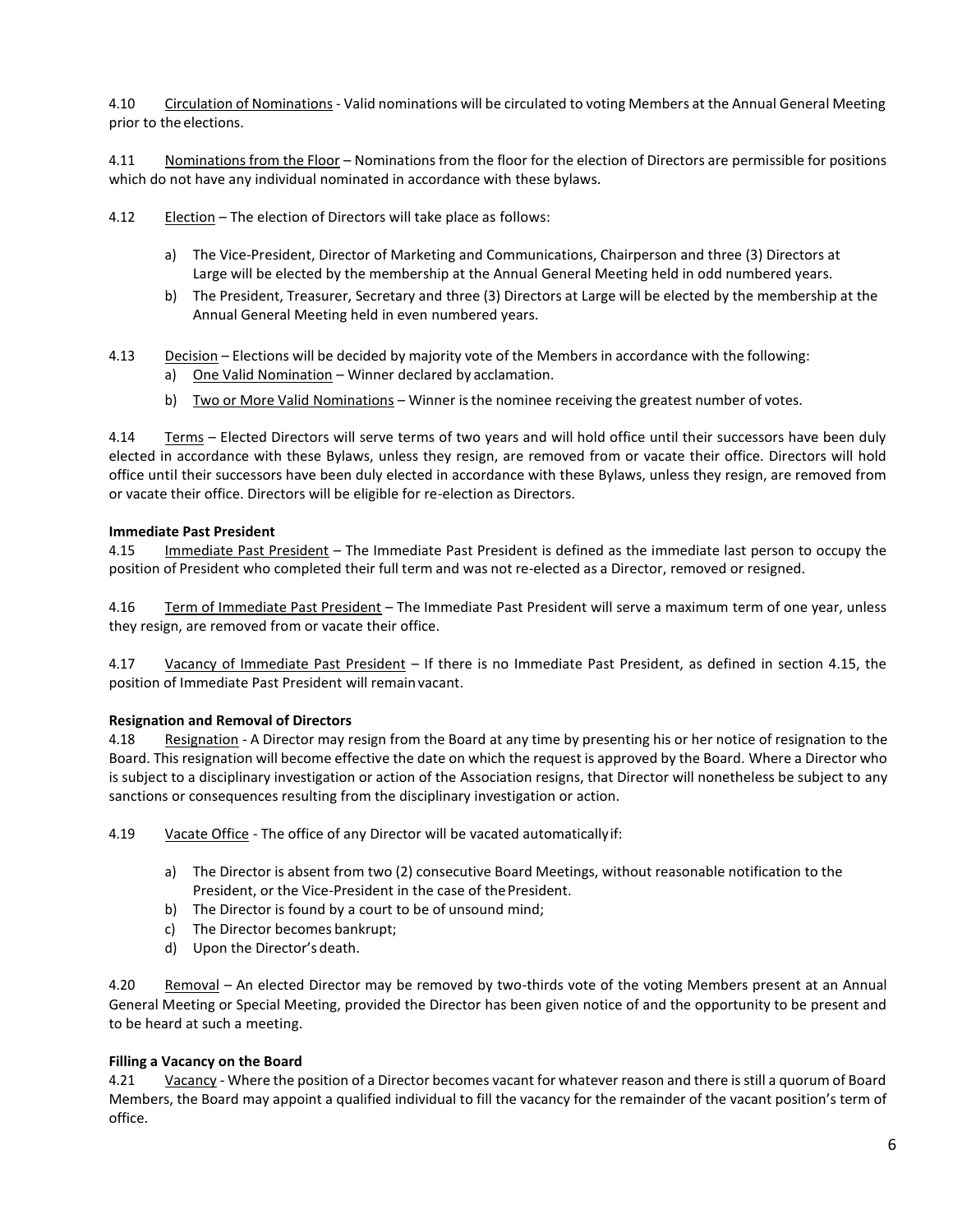## **Meetings of the Board**

4.22 Call of Meeting – The meetings of the Board of Directors will be held at any time and place as determined by the Board of Directors.

4.23 Notice – Written notice, served other than by mail, of Board Meetings will be given to all Directors at least fortyeight (48) hours prior to the scheduled meeting. Notice served by mail will be sent at least fourteen (14) days prior to the meeting. No notice of a meeting of the Board of Directors is required if all Directors waive notice, or if those absent consent to the meeting being held in theirabsence.

- 4.24 Number of Meetings The Board will hold at least six (6) meetings per year.
- 4.25 Quorum At any meeting of the Board of Directors, quorum will be two-thirds (2/3) of the voting Directors holding office.

4.26 Voting –Each Director is entitled to one vote. Voting will be by a show of hands in the case of an in- person meeting, electronically in the case of e-mail voting, or orally in the case of a teleconference meeting, unless a majority of Directors present request a secret ballot. Resolutions will be passed upon a majority plus one of the votes being in favor of the resolution. The President of the Association is entitled to a second vote upon a tie.

4.27 Closed Meetings – Meetings of the Board will be closed to Members and the public except by invitation of theBoard.

4.28 Meetings by Telephone - A meeting of the Board may be held by telephone conference call or by means of other telecommunications technology. Any Director who is unable to attend a meeting may participate in the meeting by telephone or other telecommunications technology. Directors who participate in a meeting by telephone or other telecommunications technology are considered to have attended themeeting.

## **Powers of the Board**

4.29 Powers of the Association – Except as otherwise provided in the Act or these Bylaws, the Board has the powers of the Association and may delegate any of its powers, duties and functions.

4.30 Managing the Affairs of the Association – The Board may make policies, procedures, and manage the affairs of the Association in accordance with the Act and these Bylaws.

4.31 Discipline and Disputes – The Board may make policies and procedures relating to discipline and disputes of Members, and will have the authority to discipline Members and resolve such disputes in accordance with such policies and procedures.

4.32 Employment of Persons - The Board may employ or engage under contract such persons as it deems necessary to carry out the work of theAssociation.

4.33 Borrowing Powers – The Board may borrow money upon the credit of the Association as it deems necessary.

## **ARTICLE V: OFFICERS AND EXECUTIVE COMMITTEE**

5.1 Composition – The Officers will be comprised of the Board of Directors elected to officers positions described below and the Alumni Administrative Coordinator as an *ex-officio* officer.

- 5.2 Duties The duties of Officers are asfollows:
	- a) The Chairperson will preside as chairperson at meetings of Members, the Board and Executive and will perform such other duties as may from time to time be established by the Board. They will circulate the agenda before each meeting.
	- b) The President will be responsible for the general supervision of the affairs and operations of the Association, will preside at the meeting of Members, Board or Executive in the Chairperson's absence, will be the official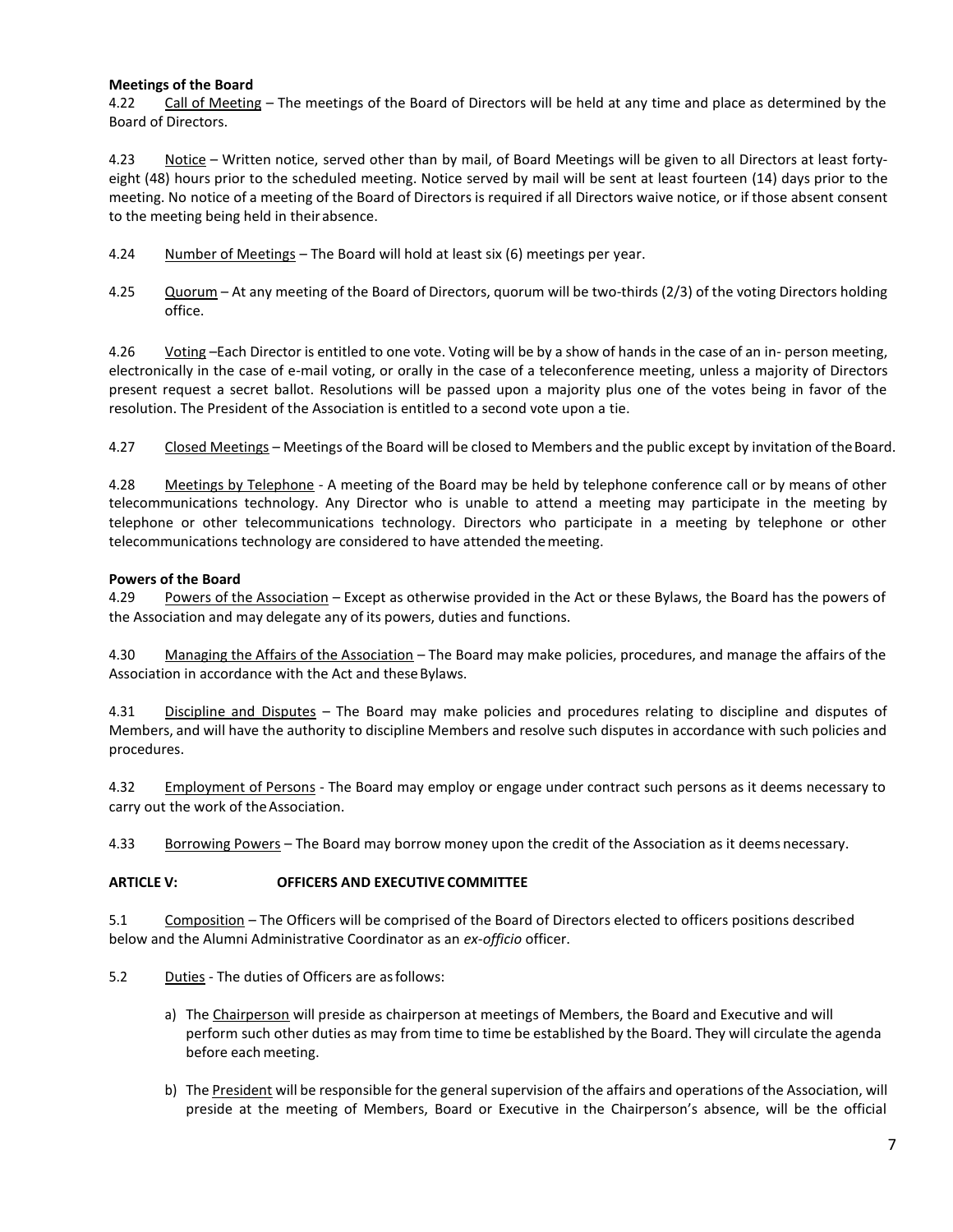spokesman of the Association, will oversee and supervise office staff, provide leadership, present a report to be presented at the Annual General Meeting and will perform such other duties as may from time to time be established by theBoard.

- c) The Vice-President will support and assist the President in all duties, assume the duties of the President in their absence, present a report to be presented at the Annual General Meeting and will perform such other duties as may from time to time be established by the Board.
- d) The Treasurer will keep proper accounting records as required by the *Act*; will cause to be deposited allmonies received by the Association in the Association's bank account, will supervise the management and the disbursement of funds of the Association, when required will provide the Board with an account of financial transactions and the financial position of the Association, will prepare annual budgets, provide the Board of Directors a monthly financial report of the Association, and will perform such other duties as may from time to time be established by the Board.
- e) The Secretary will attend all meetings of the Board, will be responsible for the documentation of all amendments to the Association's Constitution and Bylaws, will ensure that all official documents and records of the Association are properly kept, cause to be recorded the minutes of all meetings of Members, Board of Directors and Committees of the Association and will perform such other duties as may from time to time be established by the Board.

5.3 Removal – An Officer may be removed by Special Resolution of the Board or by Special Resolution of the voting Members in a meeting, provided the Officer has been given notice of and the opportunity to be present and to be heard atthe meeting where such a Special Resolution is put to a vote.

## **Executive Committee**

5.4 Executive Committee - The Executive Committee will be comprised of the Officers.

5.5 Call of Meeting – Meetings of the Executive Committee will be held at any time and place as determined by the President or upon the request of any two (2) Officers.

5.6 Number of Meetings – The Executive Committee will hold at least six (6) meetings per year.

5.7 Quorum - Quorum will be fifty percent 50% plus one of the Executive's voting members.

5.8 Voting – Each Executive Committeememberis entitled to one vote, excluding the Alumni Administrative Coordinator who is not entitled to vote. Voting will be by a show of hands in the case of an in-person meeting, orally in the case of a teleconference, or electronically in the case of e-mail voting, unless a majority of Executive Committee Members present request a secret ballot. Resolutions will be passed upon a majority plus one of the votes being in favor of the resolution. The President of the Association is entitled to a second vote upon a tie.

5.9 Closed Meetings – Meetings of the Executive Committee will be closed to Members and the public except by invitation of the Board.

# **Other Committees**

5.10 Appointment of Committees - The Board may appoint such committees as it deems necessary for managing the affairs of the Association and may appoint members of committees or provide for the election of members of committees, may prescribe the duties of committees, and may delegate to any committee any of its powers, duties, and functions except where prohibited by the Act, the Constitution or these Bylaws.

5.11 Quorum - A quorum for any committee will be the majority of its voting members.

5.12 Terms of Reference - The Board may establish the terms of reference and operating procedures for all Committees, and may delegate any of its powers, duties or functions to any Committee.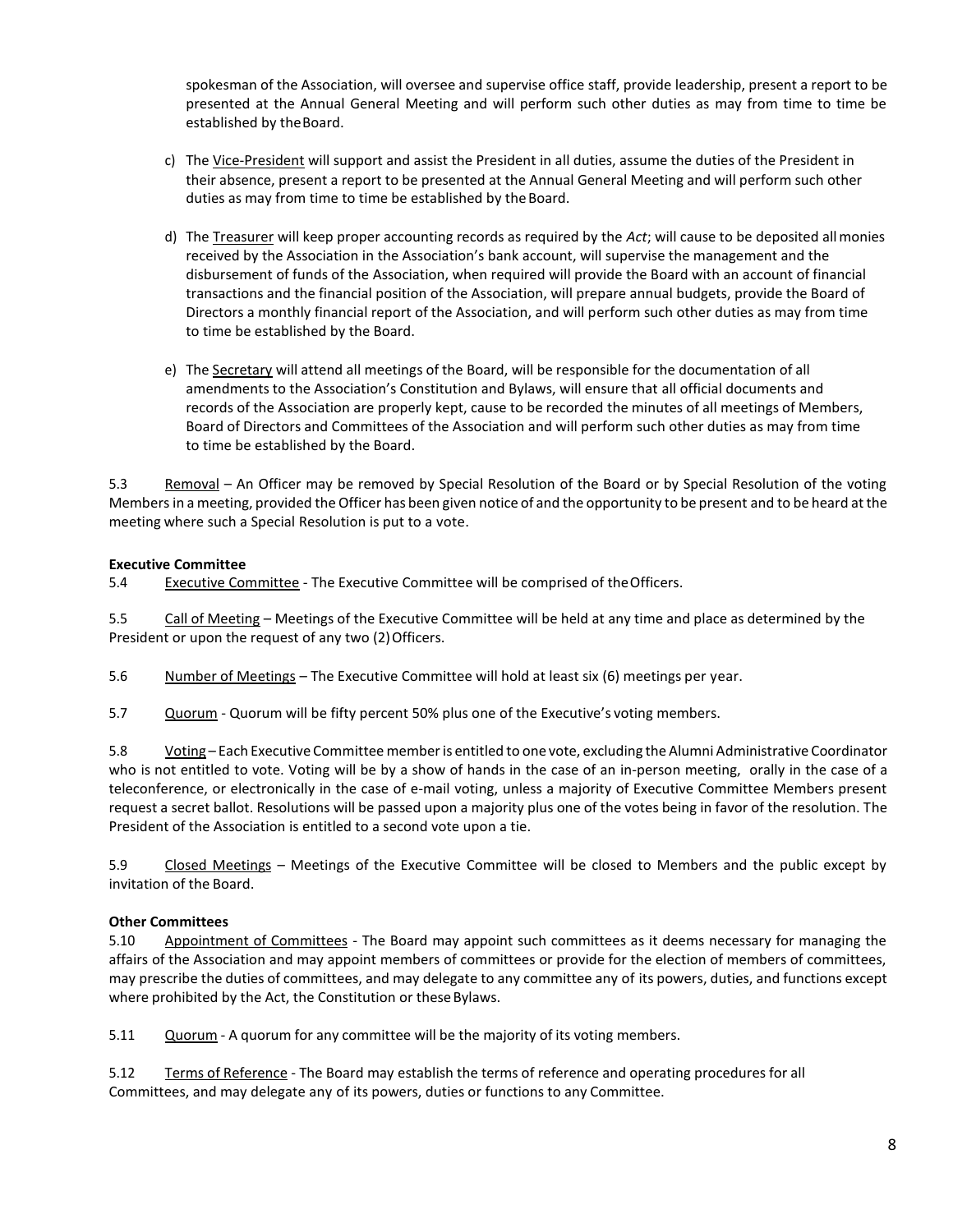5.13 <u>Vacancy</u> - When a vacancy occurs on any Committee, the Board may appoint a qualified individual to fill the vacancy for the remainder of the Committee'sterm.

5.14 President Ex-officio - The President will be an *ex-officio* (non-voting) member of all Committees of the Association.

5.15 Removal - The Board may remove any member of any Committee.

## **Remuneration**

5.16 No Remuneration - All Directors, Officers and members of Committees will serve their term of office without remuneration except for reimbursement of expenses as approved by the Board.

## **Conflict of Interest**

5.17 Conflict of Interest – A Director, Officer, Executive Committee member or member of a committee who has an interest, or who may be perceived as having an interest, in a proposed contract or transaction with the Association will disclose fully and promptly the nature and extent of such interest to the Board or Committee, as the case may be, will refrain from voting or speaking in debate on such contract or transaction; will refrain from influencing the decision on such contract or transaction; and will otherwise comply with the requirements of the Act regarding conflict ofinterest.

## **ARTICLE VI FINANCE AND MANAGEMENT**

- 6.1 Fiscal Year The fiscal year of the Association will be April 1<sup>st</sup> to March 31<sup>st</sup>, or such other period as the Board may from time to time determine.
- 6.2 Bank The banking business of the Association will be conducted at such financial institution as the Board may designate.

6.3 Deposits and Withdraws – All securities, monies and cheques of the Association will be deposited for safekeeping in one of the Association's bank accounts and may be withdrawn by ordinary resolution of the Board of Directors.

6.4 Expenditures Over Five Thousand – Expenditures over five thousand dollars (\$5,000) will be decided by the Board of Directors by special resolution at an in-person Board of Directors meeting.

6.5 Signing Authority – All written agreements and financial transactions entered into in the name of the Association will be signed by two individuals being any two of the President, Vice-President, Treasurer or Secretary. The Board of Directors may authorize other persons to sign on behalf of the Association.

6.6 Annual Budget – The President and the Treasurer will produce a formal fiscal year budget proposal for discussion and approval by ordinary resolution by the Board of Directors at the first Board meeting of the fiscal year.

6.7 Requests for Financial Aid – Requests for financial aid from third parties may be made to the Board of Directors at any time and must be submitted by documented presentation.

6.8 Auditors - At each Annual General Meeting the Members will appoint an auditor to make a report to members on the financial statements of the Association and whether in the opinion of the auditor the financial statements fairly represent the financial position of the Association in accordance with generally accepted accounting principles. The auditor will hold office until the next Annual Meeting. The auditor will not be an Employee or a Director of the Association.

6.9 Books and Records - The necessary books and records of the Association required by these Bylaws or by applicable law will be necessarily and properly kept.

6.10 Property - The Association may acquire, lease, sell, or otherwise dispose of securities, lands, buildings, or other property, or any right or interest therein, for such consideration and upon such terms and conditions as the Board may determine.

6.11 Borrowing - The Association may borrow funds upon such terms and conditions as the Board may determine.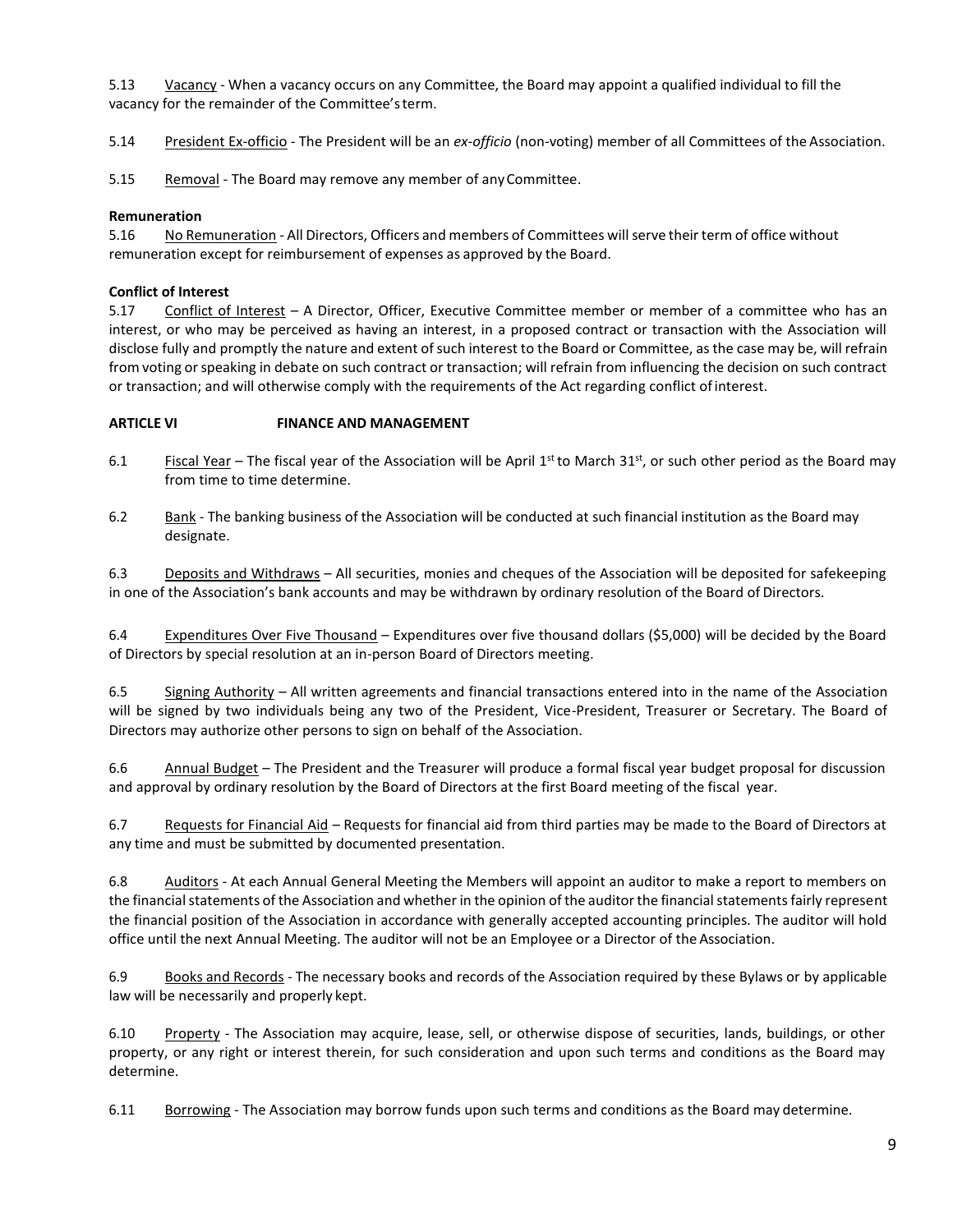## **ARTICLE VII AMENDMENT OF BYLAWS**

7.1 Voting – These Bylaws may only be amended, revised, repealed or added to by a two-thirds affirmative vote of the Members present at a meeting duly called to amend, revise or repeal these Bylaws. Upon affirmative vote, any amendments, revisions, addition or deletions will be effective immediately.

7.2 Notice in Writing – Notice in writing is to be delivered to the Board forty-five (45) days prior to the date of the meeting at which it isto be considered, and isto be delivered to voting Membersthirty (30) days prior to meeting at which it isto be considered.

7.3 Waiver of Notice – Notwithstanding any other provisions of these Bylaws, the notice provisions of Article 7.2 may be waived by an affirmative vote of not less than two-thirds (2/3) of the Members present and entitled to vote.

## **ARTICLE VIII NOTICE**

8.1 Written Notice - In these Bylaws, written notice will mean notice which is hand-delivered or provided by mail, fax, electronic mail or courier to the address of record of the Association, Director or Member, as the case may be.

8.2 Date of Notice - Date of notice will be the date on which receipt of the notice is confirmed verbally where the notice is hand-delivered, electronically where the notice is faxed or e-mailed, or in writing where the notice is couriered, or in the case of notice that is provided by mail, five days after the date the mail ispost-marked

8.3 Error in Notice - The accidental omission to give notice of a Meeting of the Directors or the Members, the failure of any Director or Member to receive notice, or an error in any notice which does not affect its substance will not invalidate any action taken at the Meeting.

## **ARTICLE IX DISSOLUTION**

9.1 Dissolution - Upon the dissolution of the Association, any funds or assets remaining after paying all debts will be distributed to one or more organization with similar objectives as the Association as determined by the Board of Directors.

## **ARTICLE X INDEMNIFCATION**

10.1 Will Indemnify - The Association will indemnify and hold harmless out of the funds of the Association each Director and Officer, their heirs, executors and administrators from and against any and all claims, demands, actions or costs which may arise or be incurred as a result of occupying the position or performing the duties of a Director or Officer.

10.2 Will Not Indemnify - The Association will not indemnify a Director or Officer or any other person for acts of fraud, dishonesty, or bad faith.

10.3 Insurance - The Association will, at all times, maintain in force such directors and officers liability insurance as may be approved by the Board of Directors.

## **ARTICLE XI ADOPTION OF THESE BYLAWS**

11.1 Adoption by Board – These Bylaws are adopted by the Board of Directors of the Association at a meeting of the Board duly called and held on June 23, 2018.

11.2 Ratification – These Bylaws are ratified by a two-thirds affirmative vote of the Members of the Association present and entitled to vote at a Meeting of Members duly called and held on June 23, 2018.

11.3 Repeal of Prior Bylaws -- In ratifying these Bylaws, the Members of the Association repeal all prior Bylaws of the Association provided that such repeal does not impair the validity of any action done pursuant to the repealed Bylaws.